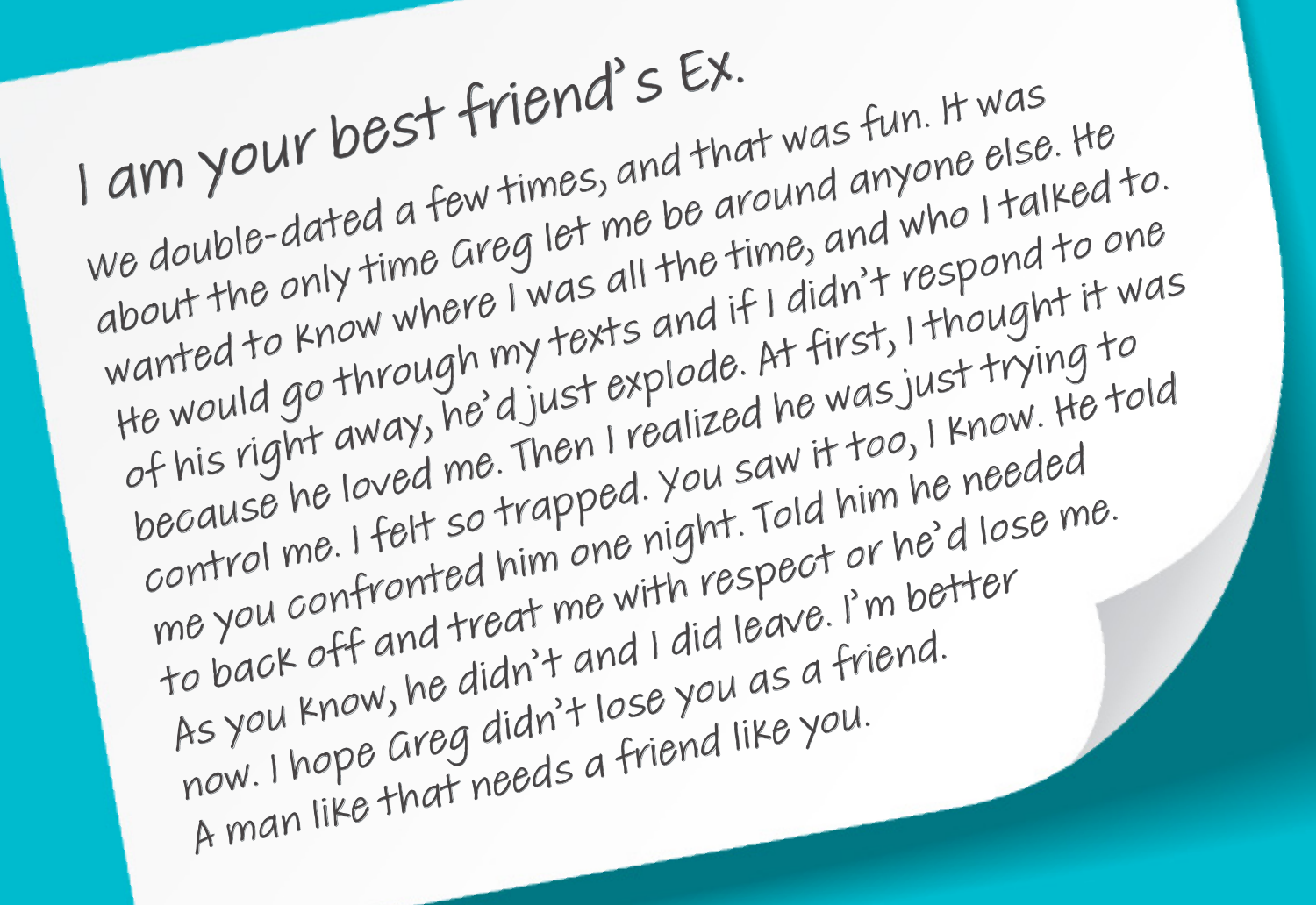We work in different departments, but there's only one break room and we apparently share a love of coffee. Never much more than "How's it going?" and that kind of thing. You must have felt awkward when you overheard me pouring out my heart to a co-worker. My boss had just made another horribly inappropriate joke. And he was also pressuring me to have dinner with him. I was losing it. The next day, you made a point to tell me that the company was lucky to have me. And no one should have to put up with being harassed. That if I filed a complaint, you'd back me up. Instead of quitting a job I loved, you gave me the courage to speak up. I am an account manager in your office.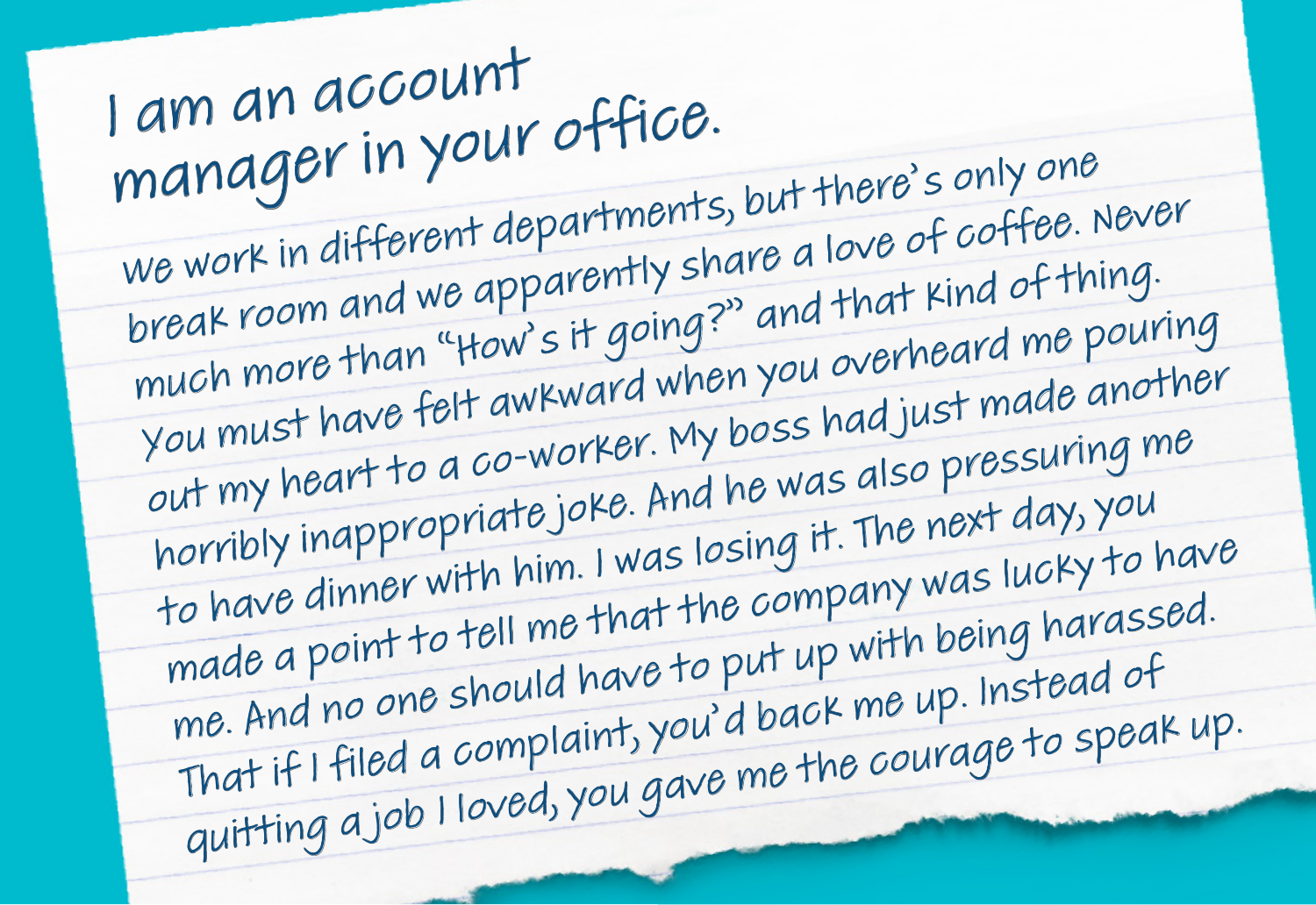## I WAS A RIDER ON A CITY BUS. OR AT LEAST I USED TO BE ONE BEFORE THE PANDEMIC.

I was on the bus heading home, and it was pretty late. This creep on the bus thought he was being really slick and started sneaking pictures of me from his phone. Maybe he thought I wouldn't notice, or maybe he didn't care if I did. He was probably twice my age. I felt paralyzed and just sick to my stomach. I guess you saw what was happening. You got out of your seat in the back and stood in front of me, facing this guy. You just started chatting him up about whatever. Sports or something. It gave me the chance to move away and collect myself. At the next stop, I got off without him noticing. I couldn't really thank you then. But what you did made a difference.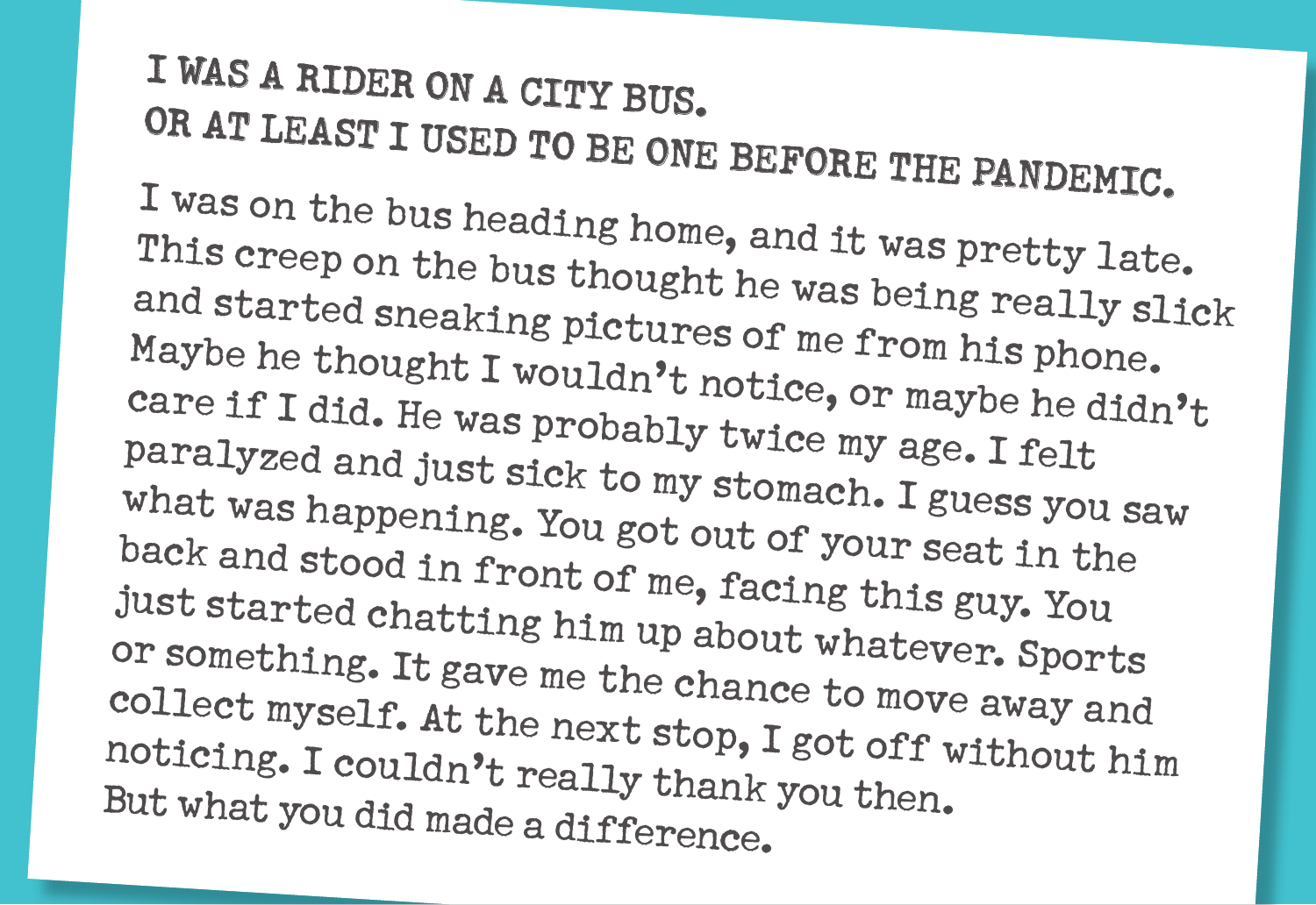It pays the rent. As long as the tips are decent. That sometimes means putting up with guys who've had one too many and think they can say whatever they want. I usually just smile, even when I want to tell them to get lost. What's worse is when a guy hangs around outside the parking lot after we close, waiting for me. That's not rude. That's scary as hell. One night, I noticed you pulled my manager aside and told him a guy at the bar was way over the line. That he'd lose a customer if he didn't put an end to it. I have to admit, what you said made a difference, at least for a while. I wish more customers would speak up. It obviously means more coming from you than me. I am a bartender at that dive where you and your buddies meet up every month.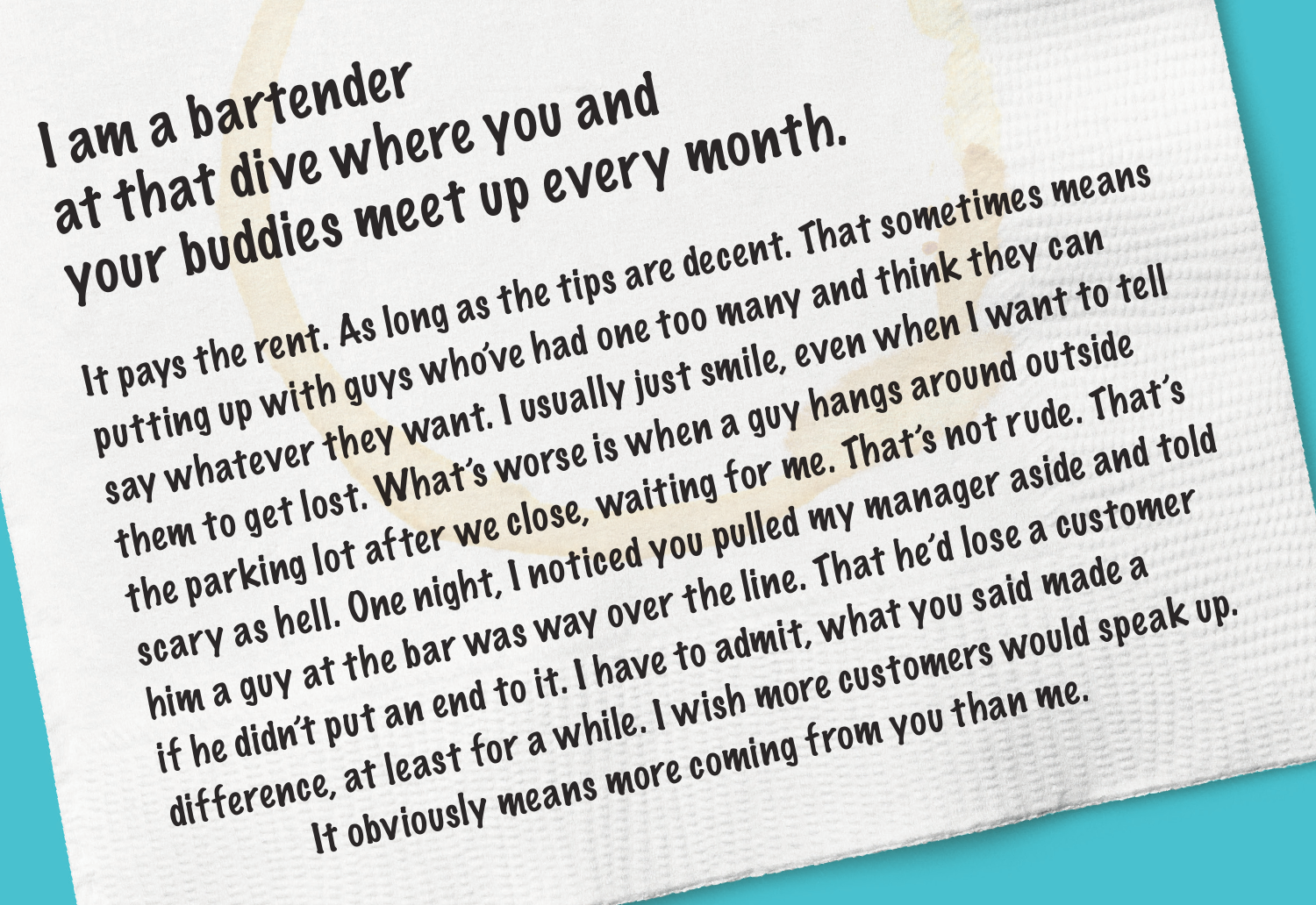I wasn't the best player on the team by a long shot. But I just needed to be on the field. Or on the travel bus. Or staying the night over at a friend's house. I needed to be any place but at my own home. You see, not every father is a decent guy like you. Kaitlyn told me one time that she felt like she could talk to you about almost anything. So when you pulled me aside to unload equipment and asked how I was doing, I knew you were trying to reach out. I was too scared to tell you what was going on between my parents and how it made me feel. But you noticed something wasn't right and you were looking out for me. It took a year, but I finally worked up the courage to talk to someone. Things are better now, I guess. I was on your daughter's soccer team.